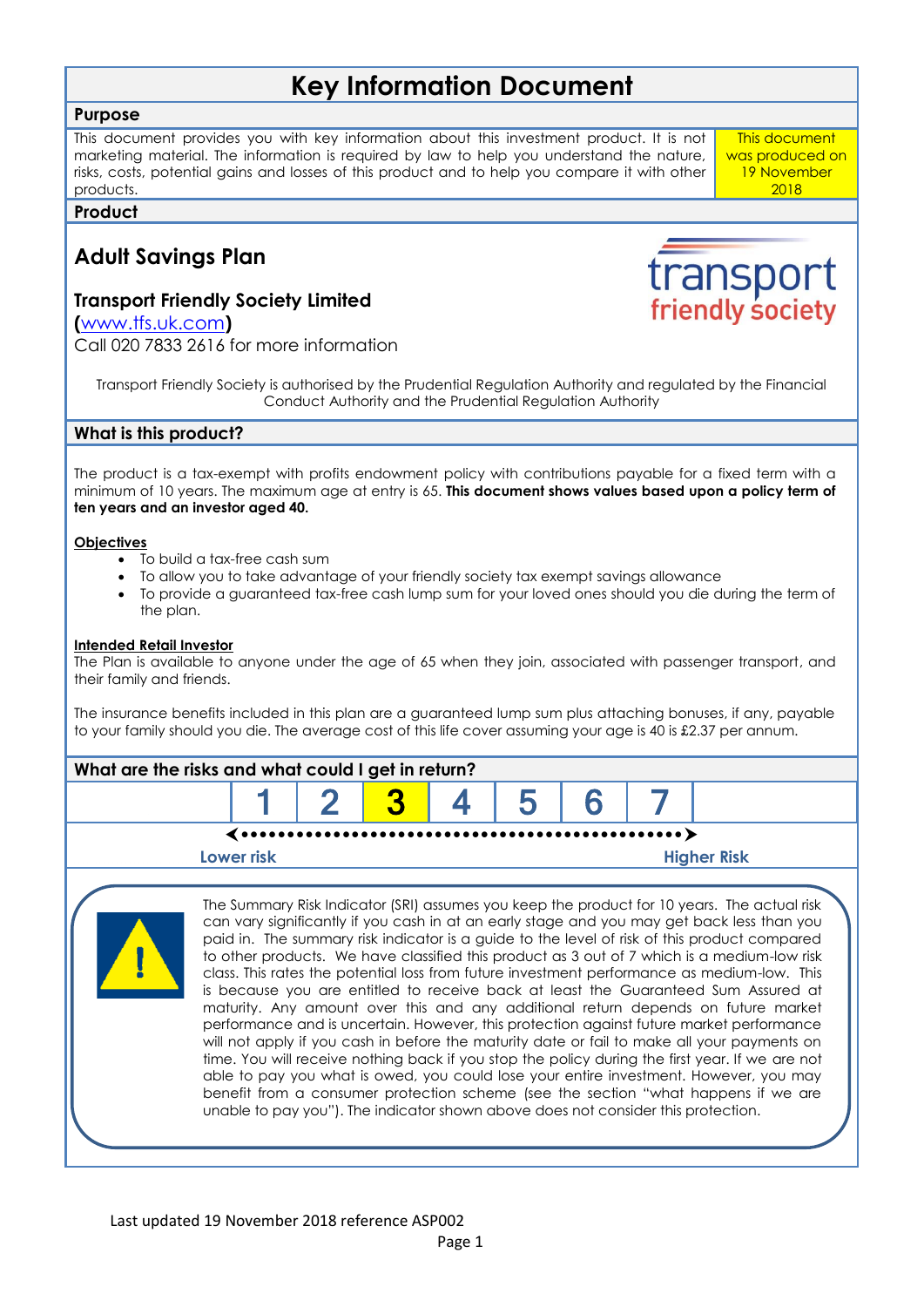| <b>Performance Scenarios for the Adult Savings Plan</b> |                                                                                                                                                                                                                                  |             |                                                                                                                                                                                                                                      |                                                  |  |  |
|---------------------------------------------------------|----------------------------------------------------------------------------------------------------------------------------------------------------------------------------------------------------------------------------------|-------------|--------------------------------------------------------------------------------------------------------------------------------------------------------------------------------------------------------------------------------------|--------------------------------------------------|--|--|
|                                                         | Investment: £1,000 per annum regular premium                                                                                                                                                                                     |             |                                                                                                                                                                                                                                      |                                                  |  |  |
| Insurance premium £2.37 per annum (included in above)   |                                                                                                                                                                                                                                  |             |                                                                                                                                                                                                                                      |                                                  |  |  |
| <b>Survival Scenarios</b>                               |                                                                                                                                                                                                                                  | 1 year      | 5 years                                                                                                                                                                                                                              | 10 years<br>Recommended<br><b>Holding Period</b> |  |  |
| <b>Stress</b>                                           | What you might get back after costs                                                                                                                                                                                              | £0          | £3,617                                                                                                                                                                                                                               | £8,606                                           |  |  |
| <b>Scenario</b>                                         | Average return each year                                                                                                                                                                                                         | $-100.00\%$ | $-10.61%$                                                                                                                                                                                                                            | $-2.75%$                                         |  |  |
| <b>Unfavourable</b>                                     | What you might get back after costs                                                                                                                                                                                              | £0          | £4,764                                                                                                                                                                                                                               | £11,180                                          |  |  |
| <b>Scenario</b>                                         | Average return each year                                                                                                                                                                                                         | $-100.00\%$ | $-1.61\%$                                                                                                                                                                                                                            | 2.02%                                            |  |  |
| Moderate                                                | What you might get back after costs                                                                                                                                                                                              | £0          | £5,303                                                                                                                                                                                                                               | £12,960                                          |  |  |
| Scenario                                                | Average return each year                                                                                                                                                                                                         | $-100.00\%$ | 1.96%                                                                                                                                                                                                                                | 4.66%                                            |  |  |
| Favourable                                              | What you might get back after costs                                                                                                                                                                                              | £0          | £5,906                                                                                                                                                                                                                               | £15,075                                          |  |  |
| <b>Scenario</b>                                         | Average return each year                                                                                                                                                                                                         | $-100.00\%$ | 5.61%                                                                                                                                                                                                                                | 7.34%                                            |  |  |
|                                                         |                                                                                                                                                                                                                                  |             |                                                                                                                                                                                                                                      |                                                  |  |  |
| <b>Accumulated invested amount</b>                      |                                                                                                                                                                                                                                  | £1,000      | £5,000                                                                                                                                                                                                                               | £10,000                                          |  |  |
|                                                         |                                                                                                                                                                                                                                  |             |                                                                                                                                                                                                                                      |                                                  |  |  |
| <b>Death Scenario</b>                                   |                                                                                                                                                                                                                                  |             |                                                                                                                                                                                                                                      |                                                  |  |  |
| Insured event                                           | What your beneficiaries might get back after<br>costs                                                                                                                                                                            | £7,781      | £8,775                                                                                                                                                                                                                               | £12,960                                          |  |  |
|                                                         |                                                                                                                                                                                                                                  |             |                                                                                                                                                                                                                                      |                                                  |  |  |
| <b>Accumulated insurance premium</b>                    |                                                                                                                                                                                                                                  | £5          | £22                                                                                                                                                                                                                                  | £36                                              |  |  |
|                                                         | $\mathbf{r}$ , and the set of the set of the set of the set of the set of the set of the set of the set of the set of the set of the set of the set of the set of the set of the set of the set of the set of the set of the set |             | <b>Contract Contract Contract Contract Contract Contract Contract Contract Contract Contract Contract Contract Contract Contract Contract Contract Contract Contract Contract Contract Contract Contract Contract Contract Contr</b> |                                                  |  |  |

- This table shows the money you could get back over the next 10 years, under different scenarios, assuming that you invest £1,000 per year. The Guaranteed Sum Assured at maturity or on earlier death is £7,500.
- The scenarios shown illustrate how your investment could perform.
- The scenarios presented are an estimate of future performance based on evidence from the past on how the value of this investment varies and are not an exact indicator. What you get back will vary depending on how the market performs and how long you keep the plan.
- The stress scenario shows what you might get back in extreme market circumstances, and it does not take into account the situation where we are not able to pay you.
- The figures shown include all the costs of the product itself. The figures do not take into account your personal tax situation, which may affect how much you get back.

# **What happens if Transport Friendly Society is unable to pay out?**

If Transport Friendly Society is unable to meet its liabilities, compensation may be payable by the Financial Services Compensation Scheme. Further information on the Scheme is available from the Financial Services Compensation Scheme on 020 7892 7300 or a[t www.fscs.org.uk](http://www.fscs.org.uk/)

# **What are the costs?**

The reduction in yield (RIY) shows what impact the total costs you pay will have on the investment return you might get. The total costs take into account one-off, ongoing and incidental costs.

The amounts shown here are the cumulative costs of the plan itself, for three different holding periods. They include potential early exit penalties. The figures assume that you invest £1,000 each year. The figures are estimates and may change in the future.

| <b>Costs over Time</b>          |                |                |                |  |  |  |
|---------------------------------|----------------|----------------|----------------|--|--|--|
| Investment                      | If you cash in | If you cash in | If you cash in |  |  |  |
| <b>Scenarios</b>                | after 1 year   | after 5 years  | after 10 years |  |  |  |
| <b>Total Costs</b>              | £1,070         | £875           | £2,020         |  |  |  |
| Impact on return (RIY) per year | 106.97%        | 5.17%          | 2.57%          |  |  |  |
|                                 |                |                |                |  |  |  |